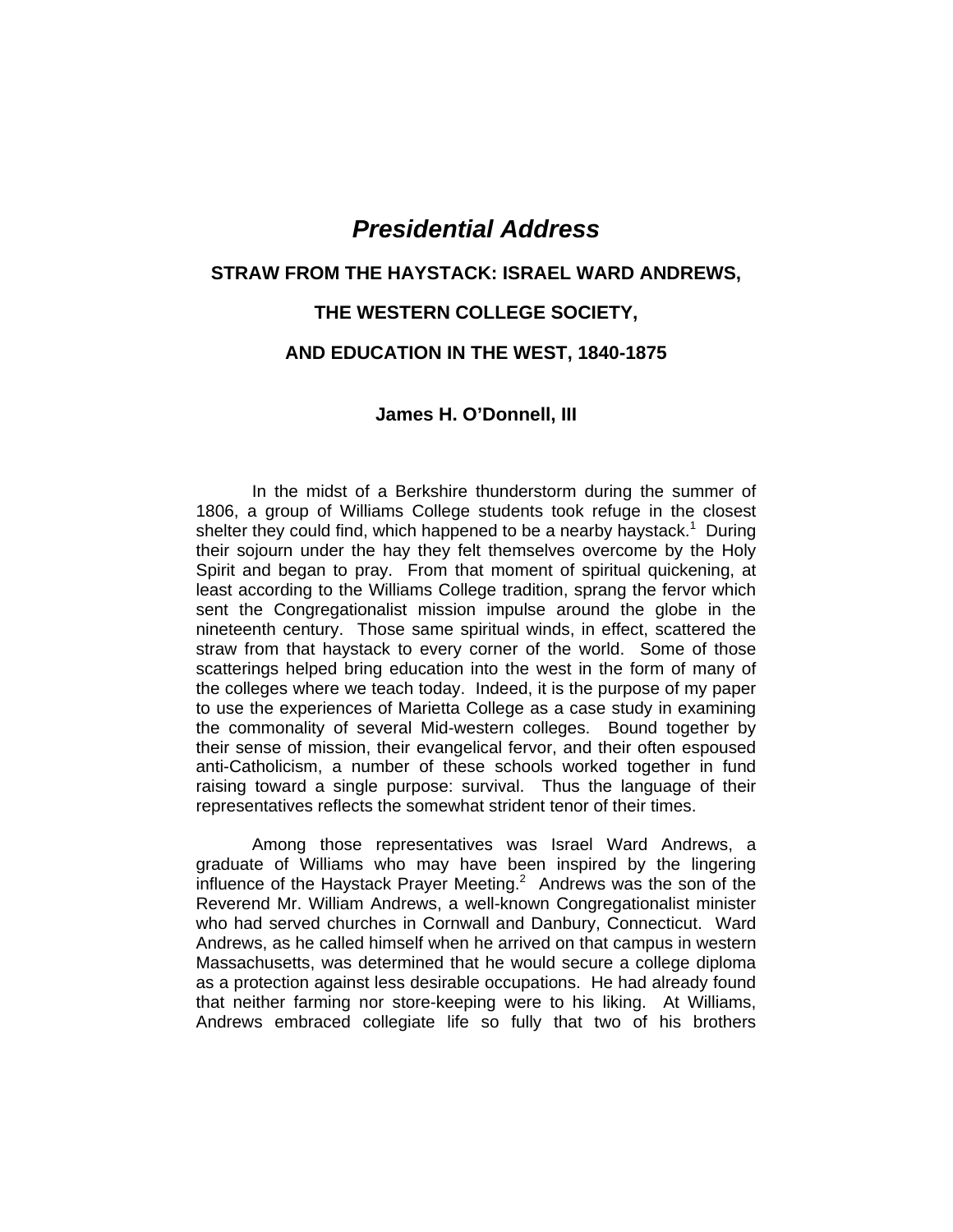eventually attended there. As a student he plunged wholeheartedly into campus activities as a fraternity member and as a speaker in one of the debating clubs. By his junior year he was an officer and a regular speaker in the debating society to which he belonged. At the annual union program of the two groups in 1836, he was one of the speakers, as he was later at graduation in 1837.

Israel Ward Andrews, along with his fellow debaters, engaged topics of rather serious and somewhat contentious nature. On at least three occasions during his years at Williams, the society to which he belonged considered the same issue: " Ought nunneries be suppressed?"3 Each time the resolution was judged in the affirmative, that Roman Catholic orders should be dissolved. At least in that instance the college students were in step with those in society who were advocating opposition to, if not suppression of, Roman Catholic orders.

Clearly, Andrews was more than comfortable in the pervasively religious atmosphere of his alma mater, but he did not follow in his father's footsteps by becoming a minister. Instead, after graduation he choose the path of many educated young men of his day by teaching; he joined the faculty of an academy at Lee, Massachusetts. As he began his second year there, however, President Mark Hopkins of Williams recommended him for a teaching job at Marietta College, an infant institution in Ohio.

Perhaps it was a lingering spark from that long ago spiritual storm at Williams, or on the other hand, it may have been curiosity about the West which prompted Andrews to undertake his adventure to far away Ohio. Thus in the spring of 1839 the young college graduate, backed by a year's experience teaching in an academy, took up his post as Professor of Mathematics and Natural Philosophy. His inaugural address offered a sober disquisition on the discipline of mathematics, the subject he found most appealing.<sup>4</sup> Because the faculty at Marietta College was small, numbering only four or five including the president who also taught, he did not enjoy the luxury of teaching only the subject he preferred. Teaching would only be one of his responsibilities, for he along with all the other faculty and students were required to attend chapel twice daily during the long academic year which began in September and ended in July. Whether as professor or president, Andrews was expected to preach in the chapel services, taking his turn along with the other members of the teaching faculty. Professor Andrews, it should be pointed out, had no formal training in either theology or homiletics. He was, to be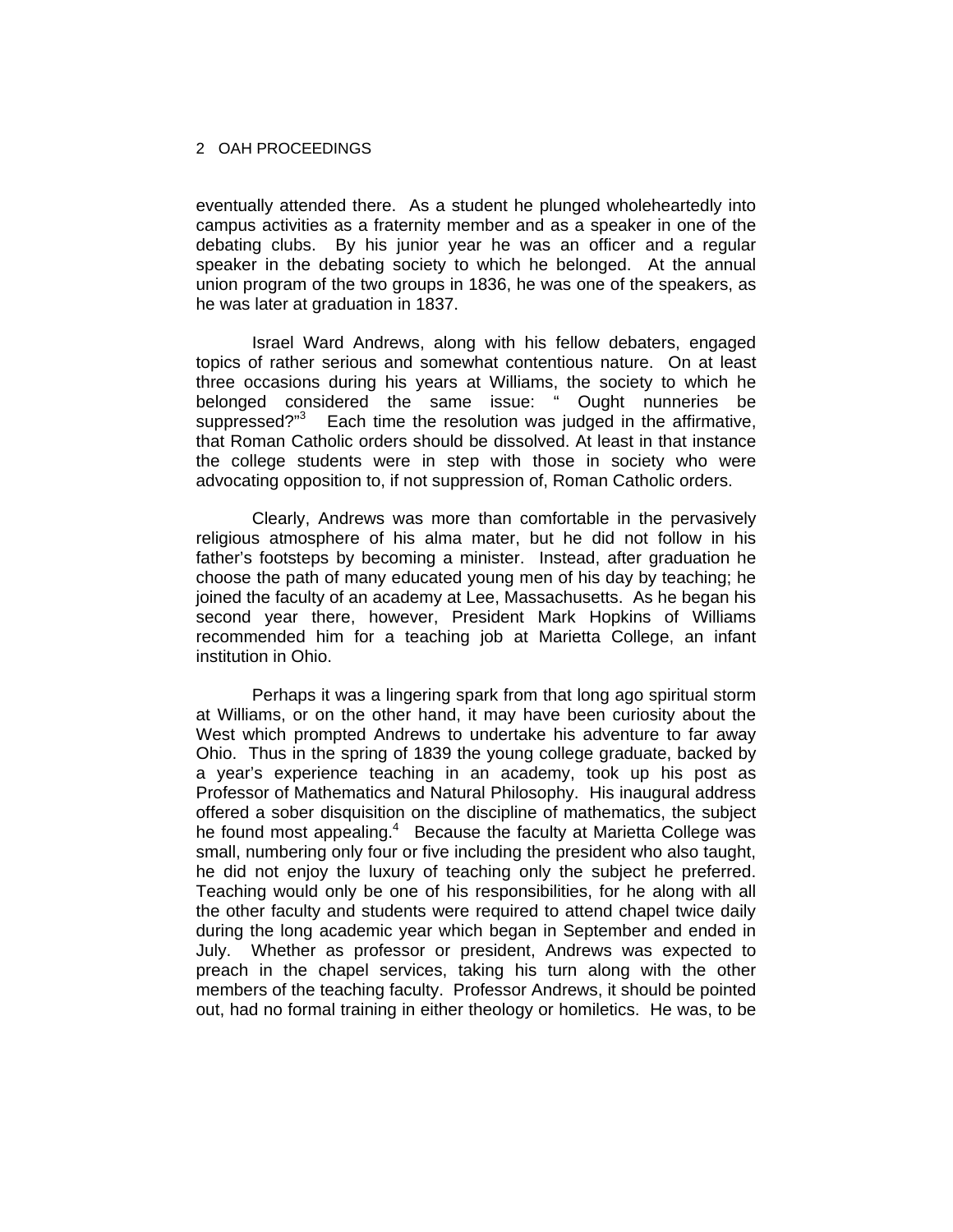sure, an educated man who had endured his father's sermons over the years as well as those he had heard from President Mark Hopkins at Williams.

By 1841, Israel Ward Andrews not only was preaching in the chapel services but also serving as a supply preacher in the Presbyterian and Congregational churches of Washington County, Ohio.<sup>5</sup> He took up such issues as moral behavior and individual responsibility, preaching his conservative "Old Puritan" approach that he had learned in New England and transported to the West.

Soon after he arrived in Ohio, however, Marietta, like many of her sister institutions in the West, faced one of its frequent financial crises. The Panic of 1837 had severely restricted the disposable funds which individuals had to donate for the support of colleges like Beloit, Heidelberg, Illinois, Knox, Marietta, Wabash, and Wittenberg. Because the inhabitants of the region were still relatively poor, many of the colleges sent representatives east on fund raising missions. At the same time, of course, the Eastern colleges had similar problems, which led to episodes in which a community like Northhampton, Massachusetts would be visited by the presidents of Marietta, Williams, and Yale, all within a period of three weeks.<sup>6</sup> If western New York had become the Burned Over District from intense revivalism, Massachusetts must have become the Picked Clean District from extensive college fund-raising efforts.

So intense was this difficulty in 1843 that representatives from Lane Seminary, Marietta College, Illinois College, and Wabash College gathered in Lyman Beecher's Cincinnati home to discuss their common plight and form the Society for the Promotion of Collegiate and Theological Education at the West.<sup>7</sup> (Western Reserve did not attend this initial gathering, but it was included in the first list for funding.) First and foremost their difficulty was financial. Since most of them had New England roots, they were all attempting to raise funds from the same constituencies. All were struggling institutions, most only a few years old, without endowments or major benefactors, for whom relatively small amounts were often the difference between survival and collapse. They also were motivated by their common belief in the need for Puritan institutions in the West which would uphold traditional moral values. In an 1845 meeting of the society at Park Street Church in Boston, President Mark Hopkins of Williams asserted "that permanent institutions of learning, under Christian influence, are necessary for the proper organization of society in the West".8 Colleges also could become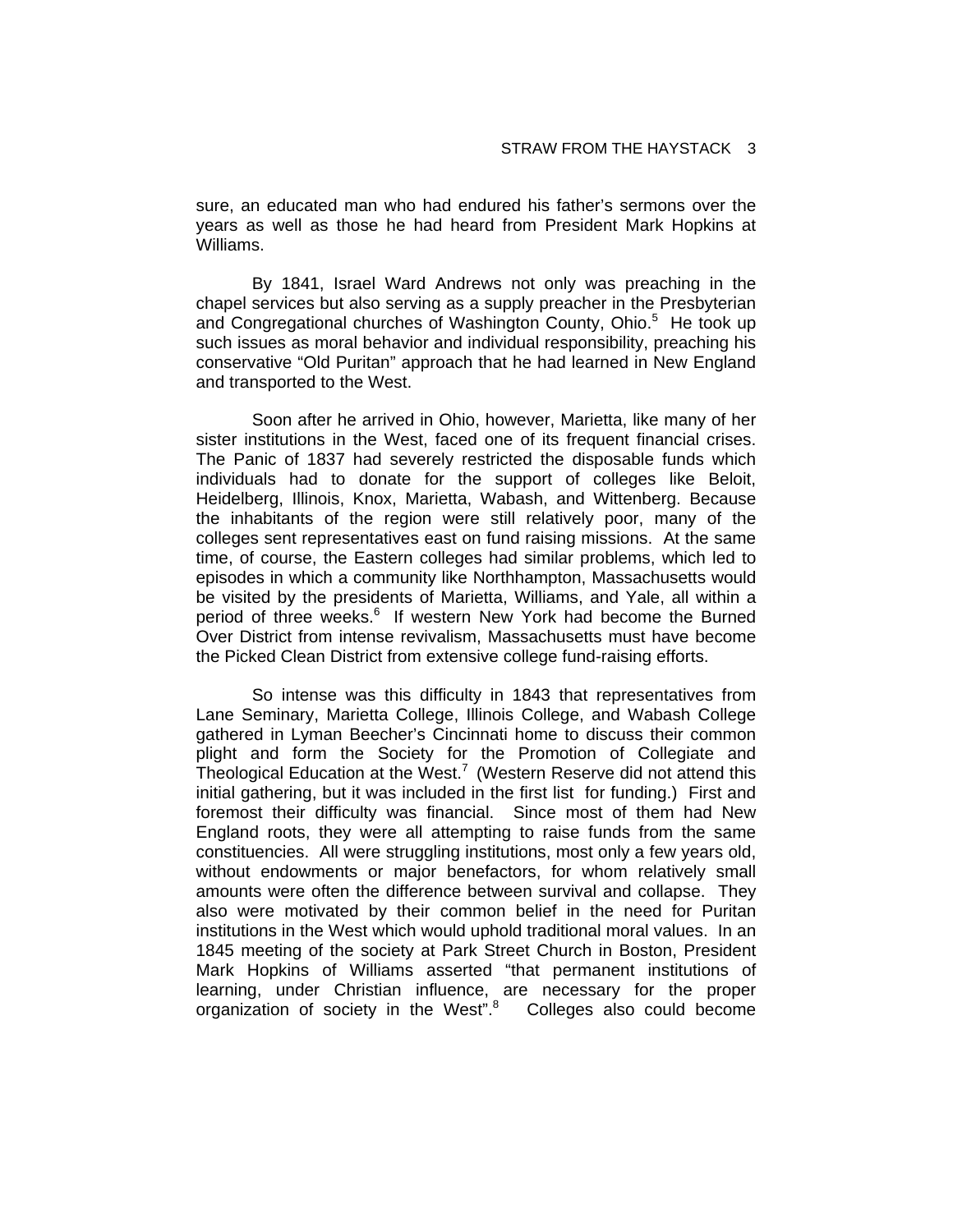bulwarks in the struggle against the influence of Roman Catholic agencies.

Lyman Beecher, whose *A Plea for the West* had sounded this battle cry in 1831 (Xavier was founded that year), warned in 1845 "that the association of Catholics and Catholic potentates of Europe, united to secure the uncontrolled direction of education in the Western States, demands the prayerful attention, the systematic action of our entire nation".<sup>9</sup> At the same meeting, Edward Beecher observed "that in the coming conflict of the moral world, it does not become the descendants of the Puritans to be unprovided with engines of war of the highest power".<sup>10</sup> As President Lyman Beecher noted further about the Roman Catholics: "We must encounter them by *educational institutions*, and *churches,* and *ministers*, and *the preaching of the gospel*, and *revivals*."<sup>11</sup>

At the Cincinnati organizational meeting, the colleges agreed to join forces in a fund raising effort. Thus was established the Society for the Promotion of Collegiate and Theological Education at the West, soon called the College Society.<sup>12</sup> Its avowed purpose was to raise funds and then direct them to the constituent members according to their needs. Once each college had reached a level of financial stability, it would no longer be eligible for funds, allowing the agency to direct its resources to the still struggling colleges. The list of colleges would grow to twenty-one over the years, eventually aiding not only eight colleges in Ohio, but also others across the country from the Ohio River to the Pacific coast and from Oregon to California.

In order to receive support, colleges had to demonstrate good administration, denominational orthodoxy, and freedom from competition in its immediate area.<sup>13</sup> No school applying escaped the scrutiny of the Society. Often it took more than one application before a college received approval and funding. Knox College had to be investigated to be certain that it wasn't founded for pecuniary gain. The society was particularly fearful of communities who merely wanted to say they had a college in order to lure settlers there. Although the founders of the College Society had been Congregationalist and Presbyterian, money also was given to Wittenberg, Heidelberg, and the German Evangelical College of Missouri. At each year's meeting of the society, representatives carefully reported on the spiritual temperature of their respective colleges. One year Marietta's president could report that as the result of campus revivals all save one of the students had become "pious".<sup>14</sup> At Wittenberg, on the other hand, there had been no general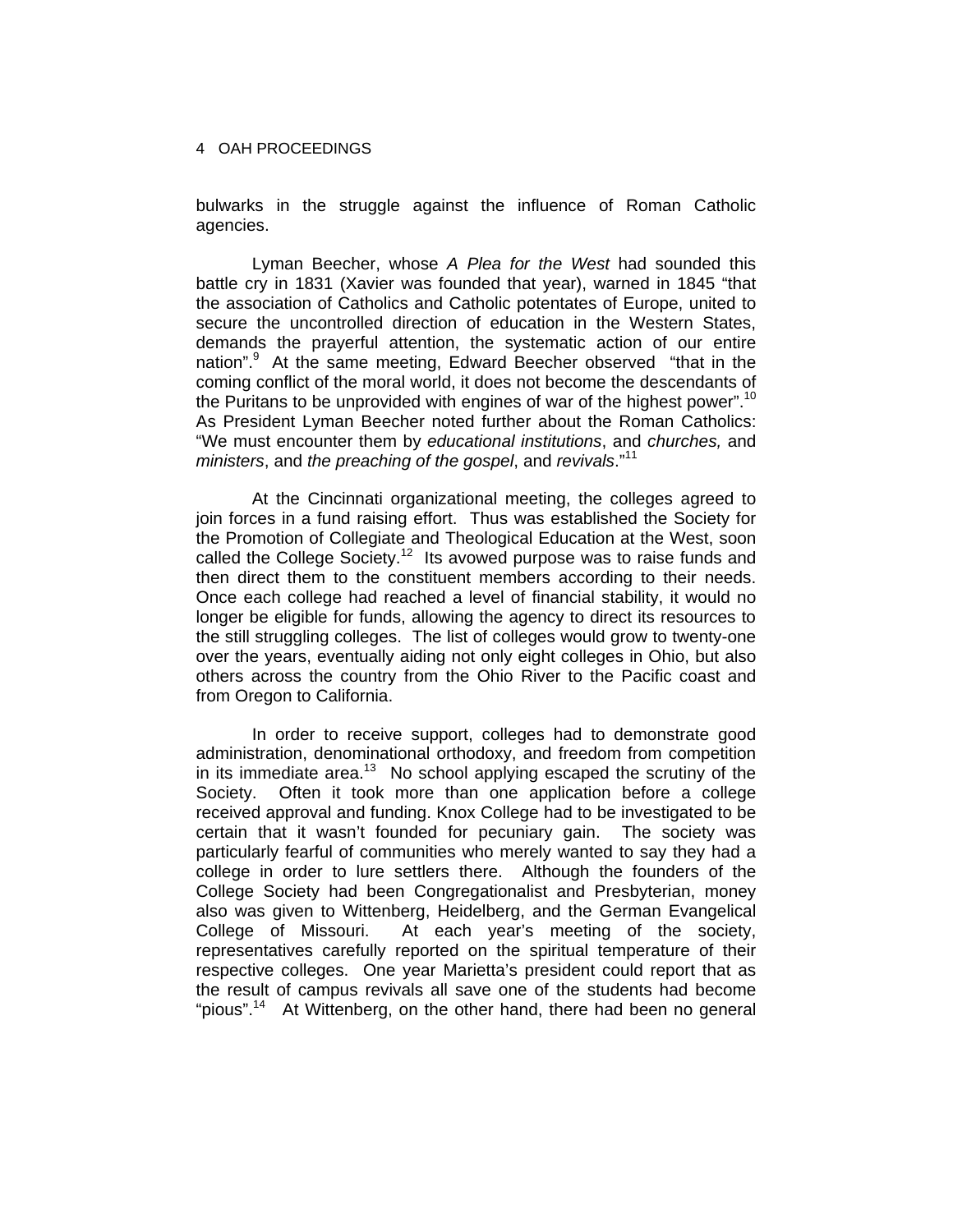revival: the President and the Professors had been too overwhelmed with their teaching duties to carry out a revival. Wittenberg, like the other colleges in the West sought any means possible to raise scholarship money. During the 1840s Wittenberg offered individuals a chance to underwrite a four year tuition scholarship by paying the college thirty dollars. Heidelberg had serious difficulties of a different nature. The enrollment at that " Anglo-German" institution had fallen by twenty-five per cent in one year as a result of crop failures and cholera outbreaks.<sup>15</sup>

The College Society also urged the member colleges to engage in annual "Concerts of Prayer for Colleges", aimed at bolstering student faith, sounding the Puritan battle cry against ignorance and Romanism (which may have been synonymous in their minds), and renewing their efforts to raise funds among their constitutents.<sup>16</sup> In February of 1846, Israel Ward Andrews preached on these themes.<sup>17</sup> He remarked that "between religion and learning there has ever existed an intimate relation." Andrews meant "the religion of the Bible. Protestant Christianity has ever been the warm friend and liberal patron of learning and general education." In that "system founded on error", Professor Andrews warned, "the Pope is an utter enemy to education and general intelligence." All should pray for the preservation of the colleges which will educate young men who will enter the lists of battle against the "votaries" who offer "blind, implicit obedience to a fallible fellow man."

Given the stakes in the contest against Rome, Andrews was pleased by the number of Marietta College students who had gone on to Lane Seminary in Cincinnati. "It is gratifying to learn that in our Great Theological Seminary for this Valley, of 61 students from twenty different colleges, Marietta has furnished 14, a number greater by 9 than any other."<sup>18</sup> Both Andrews and the Reverend Mr. J. R. Barnes, one of the college's representatives and a brother-in-law to one of the trustees, were urging support for ministers who would enter the mission field of the American West where battle could be done against the forces of Rome. Both men warned potential donors not to send more money to foreign missions than to funds designated for the important field of work in the West.<sup>19</sup>

As Andrews and other supporters of the College Society believed, support for colleges and seminaries was essential for the country's future. "The young men raised up and educated in the West are to deliver its destiny, political and religious."<sup>20</sup> The West was an important battleground in the struggle against ignorance, where a trained ministry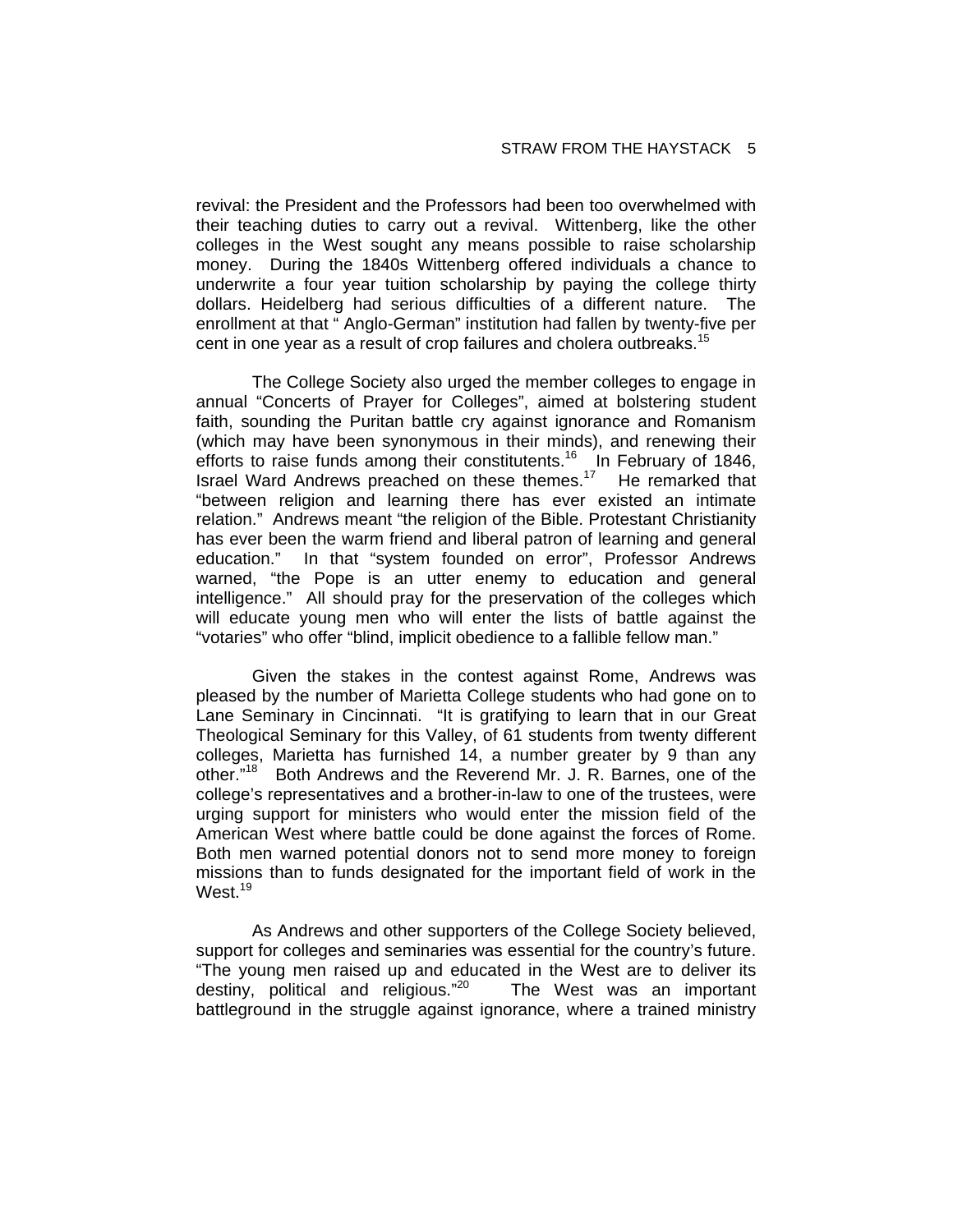was an absolute necessity, thus making colleges like Marietta, Wittenberg, Heidelberg, Western Reserve, Wabash, and Illinois important platforms for training ministers.

By the tenth anniversary of its founding, the society could welcome one of its own products as the featured preacher at its annual gathering. Joseph F. Tuttle had graduated from Marietta, gone on to Lane Seminary, and become the pastor of a church.<sup>21</sup> (His next assignment would be the presidency of Wabash College in Indiana.) From his experiences he understood the plight of schools supported by the society. Tuttle quoted his seminary professor Lyman Beecher in describing those colleges as "the best link in the chain of moral cause, the most powerful citadel of defense against foreign aggression and internal dissension—a new era, when the importance of evangelical colleges shall be appreciated, not only by men of literary and far-reaching minds, but by the whole church of God as a primary object of prayers and charities." $22$ 

Like his mentors Henry Smith and Israel Andrews of Marietta and Beecher of Lane, Tuttle raised the alarm against Rome. "The Papacy is bringing all its ingenious devices, backed with abundant pecuniary means to give America the despotism of Hildebrand [Gregory VII, 1073-1085, advocate of papal supremacy] and the impiety of Leo X [Giovanni de'Medici, 1513-1521, foe of Luther]  $\ldots$  ."<sup>23</sup> Tuttle argued the necessity of supporting the western colleges if they were to continue their work of preparing the next generation of ministers to battle that trinity of foes known as infidelity, popery and irreligion. Clearly Tuttle stood in the tradition of Andrews and Beecher as he went west to assume the presidency of Wabash.

By the 1860s the College Society had reached the point where it could allocate its Funds for the coming year. In 1860 the total was \$10,400 (\$184,000 in 1998 dollars), with Wabash and Beloit promised \$1750 each plus an additional \$250 if funds permitted, Illinois and Iowa to receive \$1500 and \$1250 respectively, Wittenberg and Marietta to be given \$1000 each (20% of Marietta's annual budget), Knox, German Evangelical College of Missouri and Pacific University to be specified \$750 each plus an additional \$200 to Pacific if funds were available, and Heidelberg granted \$500.<sup>24</sup> A further resolution promised another \$500 to Pacific if the investigations of the corresponding secretary found its application acceptable. Being on this list for disbursements, however, did not guarantee that you would receive the monies. Like pledges in any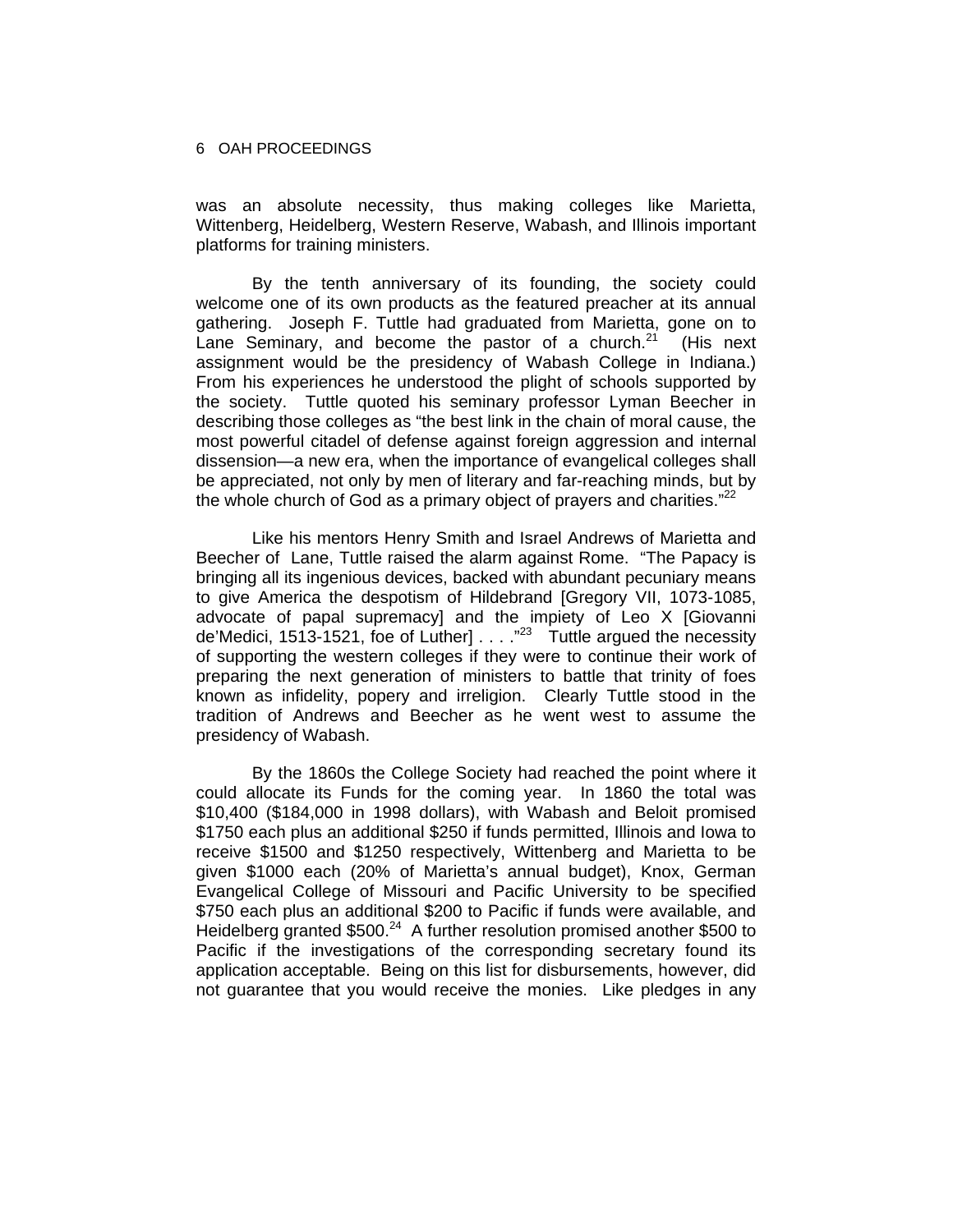century, the money had to be raised. In an earlier year Marietta College was approved for \$600 but only received \$300.<sup>25</sup>

During the first twenty-seven years of its existence, the society's principal officer was Theron Baldwin, a New Englander and Yale graduate who had felt the call to service in the West when he was an undergraduate. In response, Baldwin and six friends pledged themselves to the work of the spirit in Illinois. Once there, trying to raise money for institutions such as Illinois College and Monticello Female Seminary, Baldwin encountered the difficulties of too many western institutions going back to the same fund raising territory in the East. During his tenure as secretary of the College Society, he successfully raised \$1,250,000.<sup>26</sup>

Fund raising efforts on behalf of colleges and seminaries was not only a matter of concern at the colleges themselves but also within influential circles in Washington. Joseph P. Henry of the Smithsonian prepared a questionnaire that he mailed out to colleges in 1859.<sup>27</sup> Henry wanted to know the names of all the donors who had given a thousand dollars or more, the object for which the money was given, the residences of the donors, and their places of birth. Officials at Marietta College readily complied, eager to cooperate with Secretary Henry, hopeful that such assistance might yield some measure of new support for the college. Yet when no publication or other reflection of this information's impact came forth, President Andrews wrote Henry, asking if there was to be such a publication.<sup>28</sup> Andrews also explained that since his last letter to Washington, giving to literary institutions had increased dramatically, with more given in the early 1860s than in the previous decades. Marietta in the previous year had been the recipient of some \$50,000, a sum in excess of what the college had received in the previous ten vears! $29$  (In 1998 dollars that would be \$798,000; Marietta's annual expenditures in those years were about  $$5,000.<sup>30</sup>$ 

When he wrote this letter to Henry, Israel Ward Andrews must have been breathing a great sigh of relief as he looked back over ten years of trying to raise money for Marietta College. He could not have imagined how he could have made it without the help of the College Society. Although he had not become president until 1855, the college's financial exigencies had become part of his responsibility in 1850 when he was named treasurer of the college. At that moment he had confronted the creative financing being practiced to keep the college doors open. The college was giving notes to individuals with the promise of paying them interest until the principal could be repaid. The trustees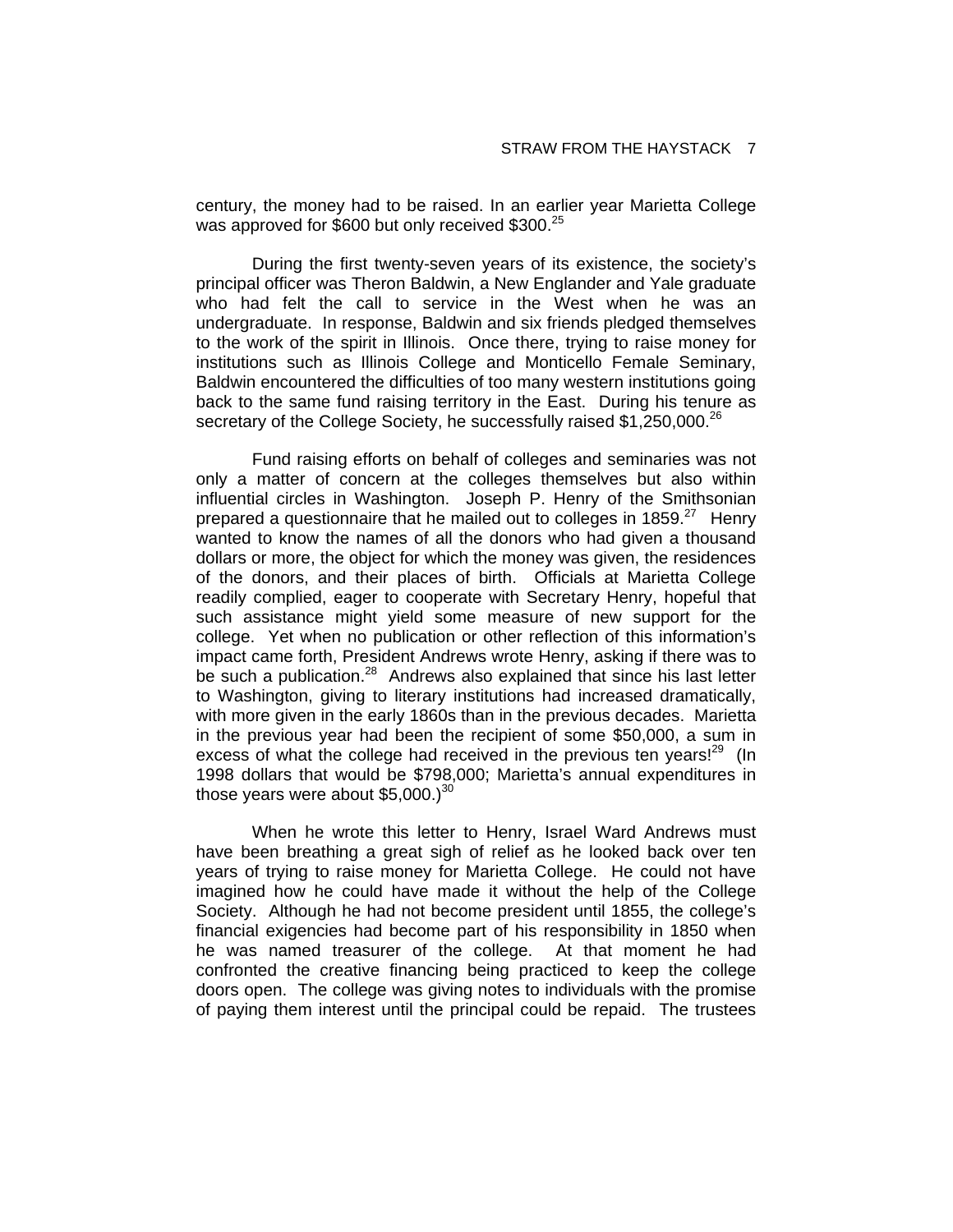also were asking faculty members to accept interest-bearing notes in lieu of part of their salaries. On one occasion while Andrews was treasurer, he accompanied President Henry Smith on a fund-raising trip to the East, successfully soliciting in Hartford, Connecticut, and Lee, Massachusetts (where Andrews had once taught).<sup>31</sup>

Andrews also knew that when President Smith left for a new post at Lane Seminary in 1855, Marietta College owed Smith \$1,000 in the form of notes. When he moved on from Lane he asked the college to pay him the money to help him fund his relocation. Where Smith and other Marietta College faculty found means to live is unclear. Smith noted that

money was a thing unknown. In those days in Marietta, we dealt in barter. I have a distinct remembrance of one year in particular, when balancing my accounts with the college, I found I had received in payments applicable to the support of my family, the sum of exactly \$100.<sup>32</sup>

From the dark days of the 1840s, when the college had almost closed its doors through the difficulties of the 1850s to the relative security of the 1860s, Marietta, like many other colleges of similar situation, had found a supportive shepherd in Theron Baldwin and the College Society.<sup>33</sup> In gratitude for Baldwin's efforts, he was awarded a Doctor of Divinity degree by Marietta College in 1862.<sup>34</sup> By 1872, thanks to the Society, four of the colleges on the first list, Marietta, Wabash, Illinois, and Western Reserve had moved from precarious to promising status.<sup>35</sup> Ripon and Pacific University were two of those receiving aid. Marietta and her sister schools in Ohio and elsewhere had now become model institutions of Christian influence for the Congregationalists moving farther west. The president of Colorado College (approved by the Society in 1875) drew a map to accompany one of his promotional pamphlets on which he indicated Marietta, Oberlin, Western Reserve, Wabash, Illinois, Knox, Beloit, Ripon, and Iowa as centers of Christian influence which he wanted his new school to emulate. His message was the same as that of his predecessors, train ministers to combat Roman Catholicism and Mormonism in the West. $36$  The straw from the haystack had thus blown across the country, where, nurtured by the support of the College Society, it gave rise to another generation of spiritual outposts.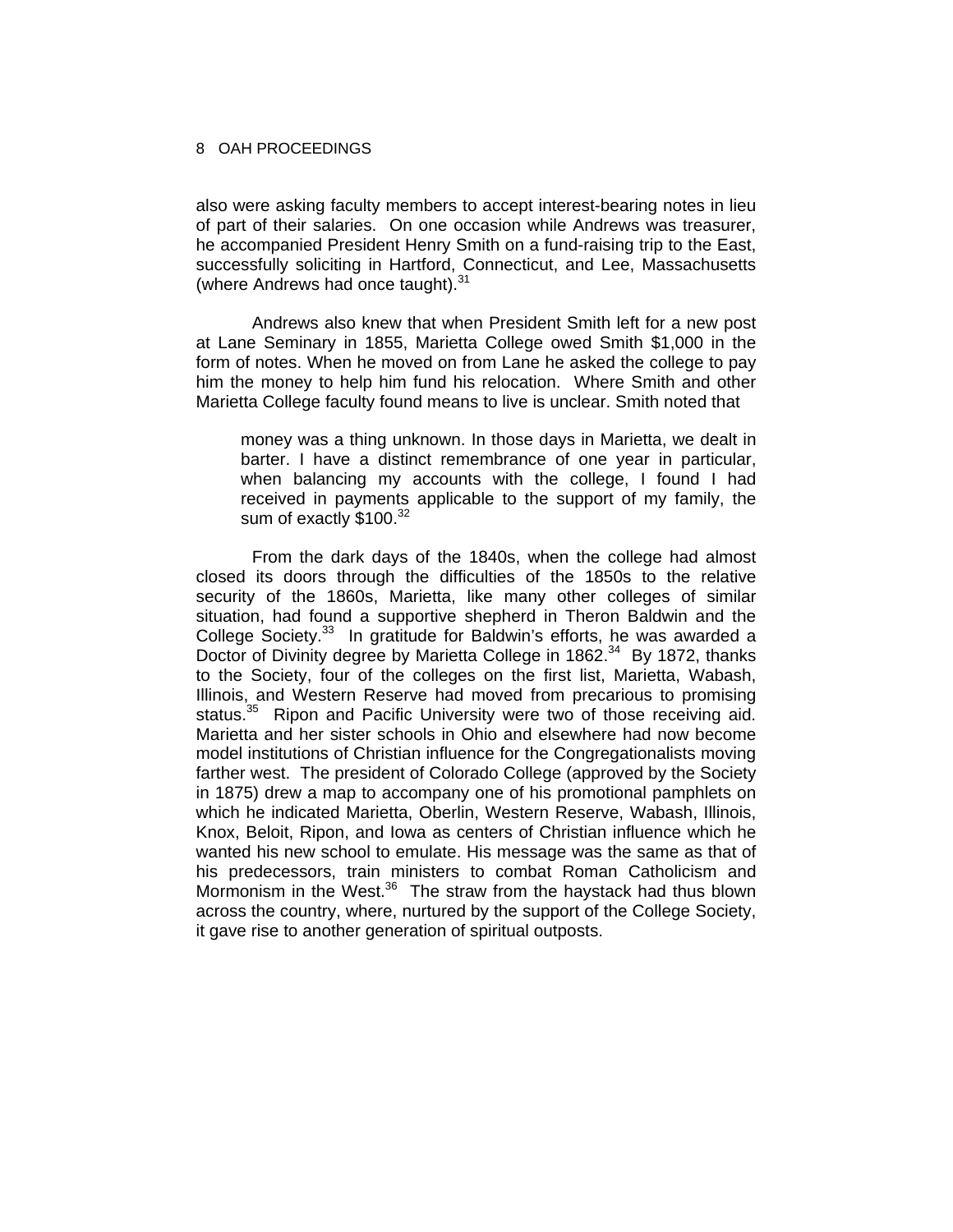**NOTES** 

1. Colin Durfee, *Williams Biographical Annals* (Boston, 1871).

2. E. B. Parsons, *Obituary Record of Williams College, 1885-1895* (Williamstown, 1895)

3. Adelphi Union and Philologian Societies, Book 2, Williams College Special Collections, Williams College Library, Williamstown, Massachusetts.

4. Inaugural Address of Israel Ward Andrews, July 1839, Andrews Papers, Slack Research Collection, Dawes Memorial Library, Marietta College, Marietta, Ohio

5. The manuscripts of Andrews' sermons are in his papers at Marietta College. Each is written out in longhand with careful annotations about each time and place the sermon was preached (the record was seventy times!). Other marginal notes indicate modification when an address might be preached to a different audience or on another occasion.

6. The Society for the Promotion of Collegiate and Theological Education at the West was established in Cincinnati. See the *Society's Annual Report for 1845* (New York, 1845).

7. Ibid.

8. *Proceedings of A Public Meeting in Behalf of the Society for the Promotion of Collegiate and Theological Education at the West, Park Street Church, Boston, May 28, 1845, Including the addresses of Rev. Drs. Hopkins, E. Beecher, Bacon and L. Beecher,*  (New York, 1845).

9. Lyman Beecher Remarks, Ibid. See also his *Plea for the West* (Cincinnati, 1831).

10. Edward Beecher Sermon, *Proceedings . . . 1845.*

11. Lyman Beecher Sermon, Ibid.

12. *Proceedings of the Society for the Promotion . . .* , 1845, 1854

13. On the Society, its long-time secretary, Theron Baldwin, and its work, see Charles Petersen," Theron Baldwin and the Society for the Promotion of Collegiate and Theological Education at the West," unpublished Ph. D. Dissertation, Johns Hopkins, 1959.

14. *Eleventh Report of the Society for the Promotion . . . ., 1854* (New York, 1854).

15. Ibid.

16. See Andrews Sermon on "A Concert of Prayer for Colleges", 1846, in Andrews Papers, Marietta College.

17. Ibid.

18. Andrews, *Address on the Fiftieth Anniversary of Marietta College, 1885* (Marietta College, 1885).

19. J.R. Barnes, "Sermon on Behalf of Marietta College," 1846, in Andrews Papers.